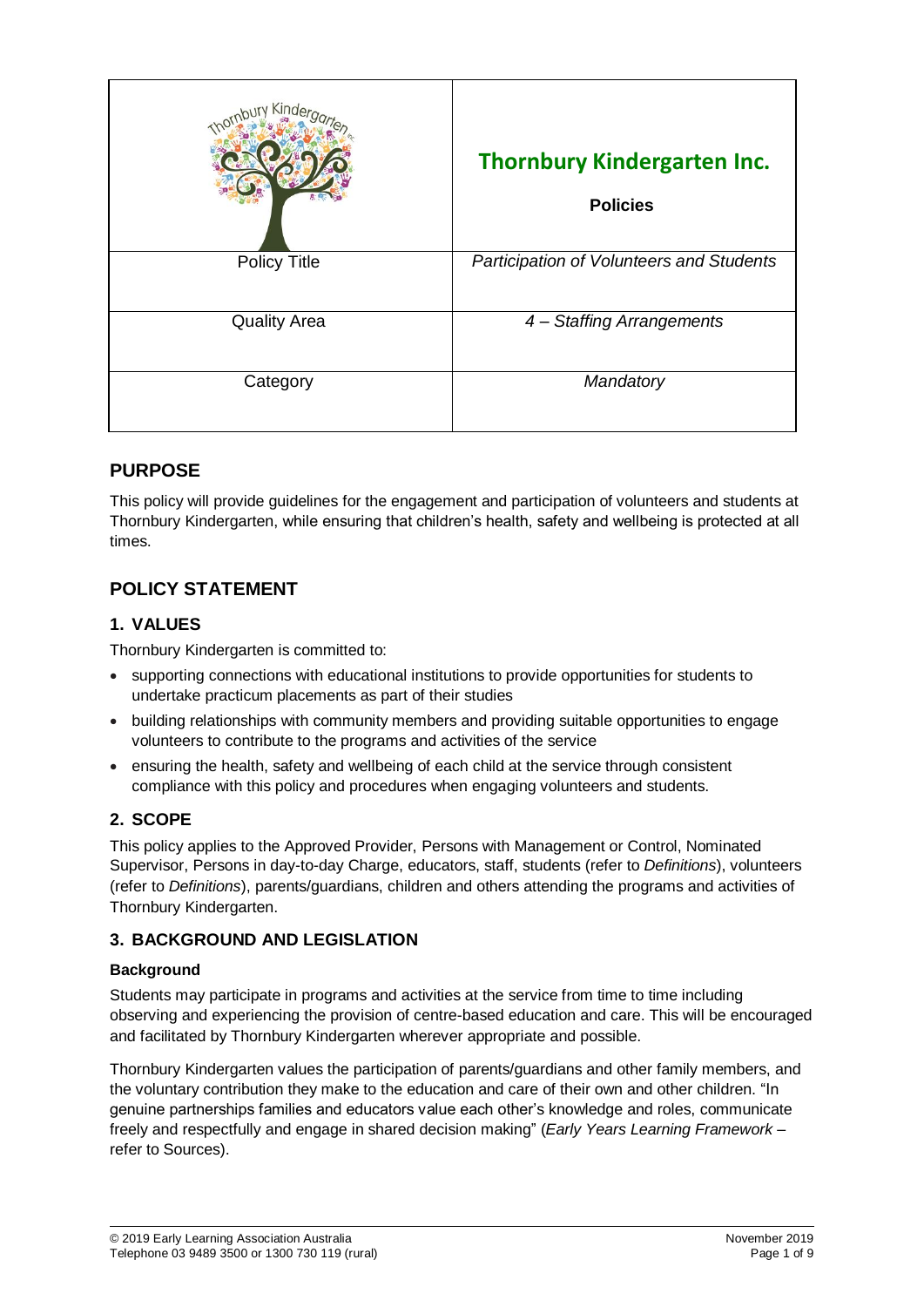Thornbury Kindergarten aims to provide a range of opportunities for family members, volunteers and students to participate in programs and activities while adhering to clear guidelines regarding appropriate interactions and communication with staff, and other adults and children at the service (refer to *Code of Conduct Policy*).

The role that volunteers play in education and care services varies and can include working with groups of children (under the direct supervision of Thornbury Kindergarten staff), preparing materials or food, assisting with administrative tasks or working one-on-one with individual children. The service is responsible for ensuring that volunteers are suitable to work with children, and that children's health, safety and wellbeing is protected at all times.

Volunteers should only be engaged to complement, not replace, the work of paid staff. Accordingly, services should not engage volunteers to fill the place of an employee who is ill or on leave, or to fill a vacant budgeted position.

Volunteers must **not** be asked to perform tasks:

- that they are untrained, unqualified or too inexperienced to undertake
- that put the children or themselves in a vulnerable or potentially unsafe situation
- where there is a conflict of interest.

Prior to participation at the service, a volunteer or student (aged 18 years or over) must be in possession of a Working with Children (WWC) Check unless they are exempt from the legislation.

Further information on whether you are exempt can be found at [https://www.workingwithchildren.vic.gov.au/about-the-check/when-you-dont-need-a-check.](https://www.workingwithchildren.vic.gov.au/about-the-check/when-you-dont-need-a-check)

For the avoidance of doubt, a Student as defined in this policy requires a WWC Check.

Parents/ Carers/ Guardians whose children usually attend the service are exempt from needing a WWC Check for intermittent volunteer input. Where Parents/ Carers/ Guardians are involved in systematic and/ or ongoing volunteer input, Thornbury Kindergarten reserves the right to request a WWC Check.

In line with Child Safe Standard 4 and the *Child Safe Environment Policy*, prior to engaging a volunteer or student an assessment should be undertaken of the nature of the responsibility to determine whether a position description is required, and based on that whether an interview and referee checks are required.

In accordance with Child Safe Standard 3 and the Child Protection Policy, all volunteers or students are required to read and acknowledge the Thornbury Kindergarten Code of Conduct for Involved Adults.

#### **Legislation and standards**

Relevant legislation and standards include but are not limited to:

- Child Safe Standards
- *Education and Care Services National Law Act 2010*
- *Education and Care Services National Regulations 2011*
- *Equal Opportunity Act 2010* (Vic)
- *Fair Work Act 2009* (Cth)
- *National Quality Standard*, Quality Area 4: Staffing Arrangements
- *Occupational Health and Safety Act 2004* (Vic)
- *Working with Children Act 2005* (Vic)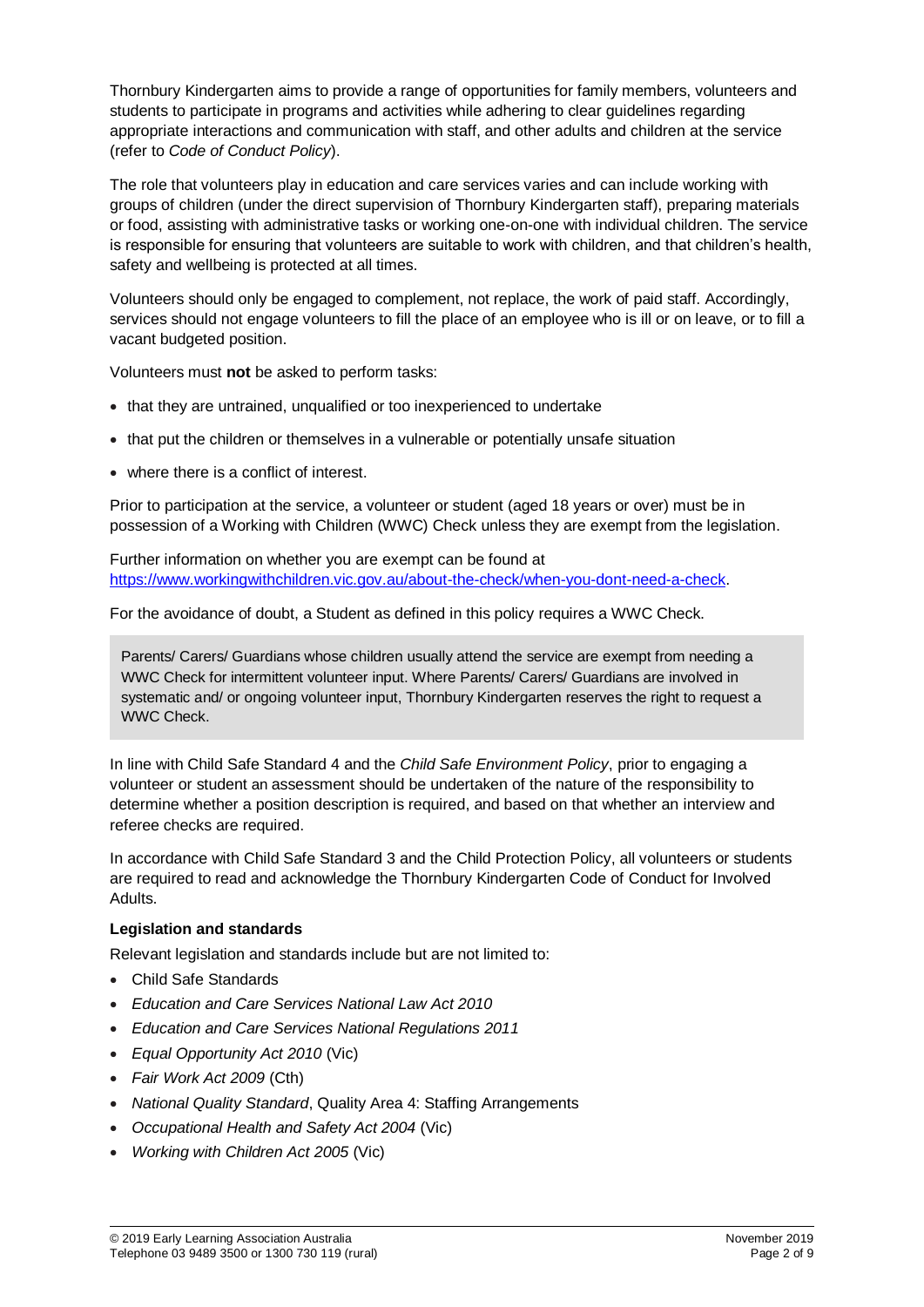### **4. DEFINITIONS**

The terms defined in this section relate specifically to this policy. For commonly used terms e.g. Approved Provider, Nominated Supervisor, Regulatory Authority etc. refer to the *General Definitions* section of this PolicyWorks manual provided in each Foyer.

**Child-related work:** In relation to the WWC Check, child-related work includes work with children which may involve physical contact, face-to-face contact, oral, written or electronic communication.

**Conflict of interest:** (In relation to this policy) refers to an interest that may affect, or may appear reasonably likely to affect, the judgement or conduct of the volunteer, or may impair their independence or loyalty to the service. A conflict of interest can arise from avoiding personal losses as well as gaining personal advantage, whether financial or otherwise, and may not only involve the volunteer, but also their relatives, friends or business associates.

**Staff record:** A record which the Approved Provider of a centre-based service must keep containing information about the Nominated Supervisor, the Educational Leader, staff, volunteers, students and the Responsible Person at a service (Regulations 146–149). A sample staff record is available on the ACECQA website:<http://www.acecqa.gov.au/>

**Student:** A person undertaking a practicum placement as part of a recognised early childhood qualification. This student will be supported by an educational institution in the completion of their placement.

**Volunteer:** A person who willingly undertakes defined activities to support the education and care programs at a service in an unpaid or honorary capacity. These activities may include child-related work (refer to *Definitions)*, administrative tasks, or preparing materials or food.

**Working with Children (WWC) Check:** The check is a legal requirement for those undertaking paid or voluntary child-related work (refer to *Definitions*) in Victoria and is a measure to help protect children from harm arising as a result of physical or sexual abuse. The Department of Justice assesses a person's suitability to work with children by examining relevant serious sexual, physical and drug offences in a person's national criminal history and, where appropriate, their professional history. A WWC Check card is granted to a person under working with children legislation if:

- they have been assessed as suitable to work with children
- there has been no information that, if the person worked with children, they would pose a risk to those children
- they are not prohibited from attempting to obtain, undertake or remain in child-related employment.

**Reportable conduct**: Under the Victorian Reportable Conduct Scheme the head of an organisation is responsible to have in place systems to prevent child abuse within the organisation and to ensure allegations can be brought to the attention of appropriate persons for investigation and response.

There are five types of 'reportable conduct' listed in the *Child Wellbeing and Safety Act 2005*:

- sexual offences (against, with or in the presence of, a child)
- sexual misconduct (against, with or in the presence of, a child)
- physical violence (against, with or in the presence of, a child)
- behaviour that causes significant emotional or psychological harm
- significant neglect.

The Approved Provider is responsible for:

- notifying the Commission for Children and Young People (CCYP) within three business days of becoming aware of a reportable allegation.
- $\bullet$  investigating an allegation subject to police clearance on criminal matters or matters involving family violence
- providing the Commission detailed information about the reportable allegation and any action you have taken within 30 calendar days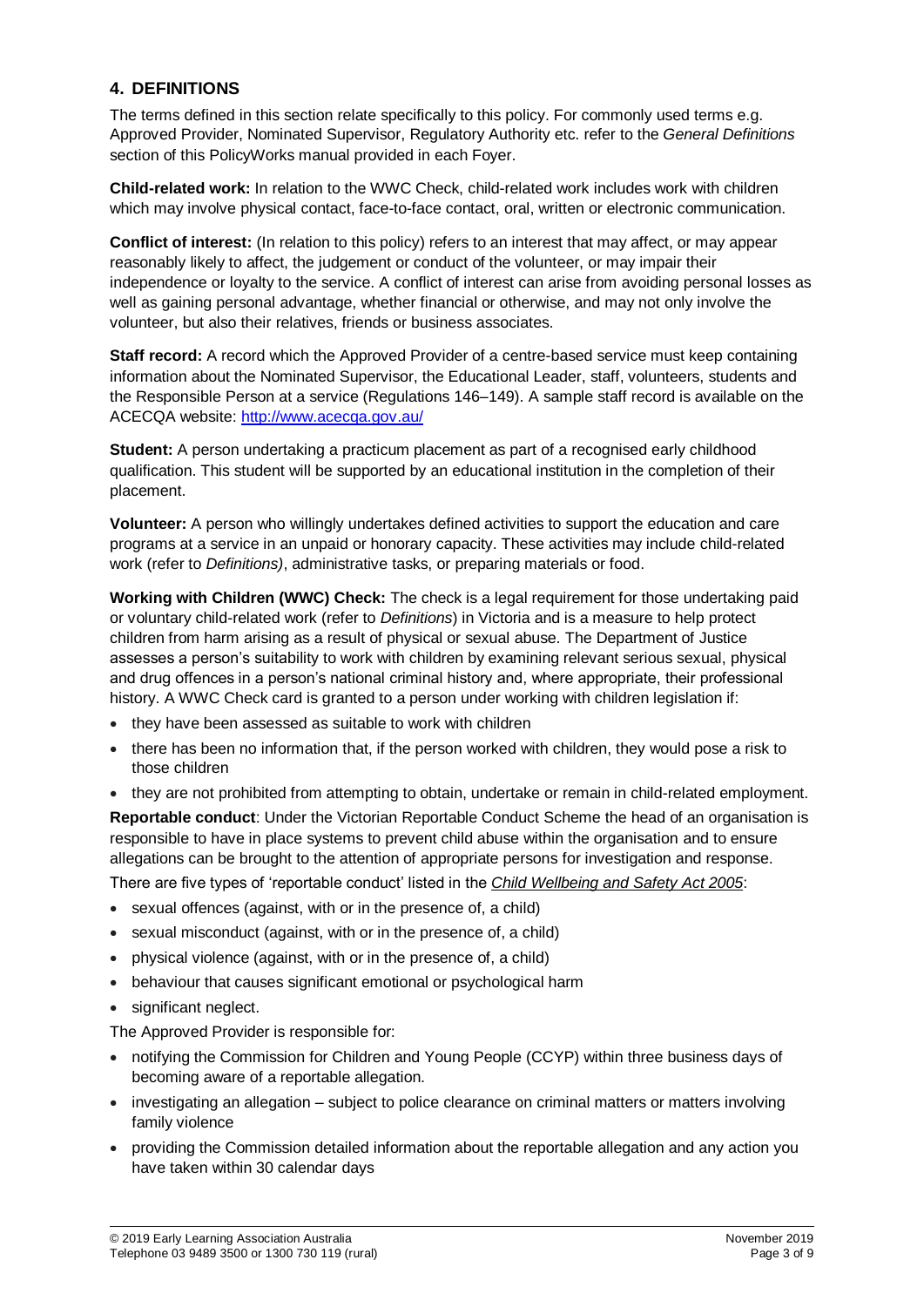notifying the Commission of the investigation findings and any disciplinary action the head of entity has taken (or the reasons no action was taken).

The head of the organisation for Thornbury Kindergarten is the President. Applicable obligations of the President are outlined in the Complaints and Grievances policy in relation to Reportable Conduct Scheme.

See [https://ccyp.vic.gov.au](https://ccyp.vic.gov.au/) for more details.

### **5. SOURCES AND RELATED POLICIES**

#### **Sources**

- Australian Children's Education and Care Quality Authority (ACECQA): [www.acecqa.gov.au](http://www.acecqa.gov.au/)
- *The Early Years Learning Framework for Australia: Belonging, Being, Becoming*: [www.acecqa.gov.au](file://///kpv-sbs/data/BD&G/Communications/Publications/Policy%20Works/2017%20Final%20PolicyWorks/www.acecqa.gov.au)
- A Guide for Creating a Child Safe Organisation (The Commission for Children and Young People) [www.ccyp.vic.gov.au](file://///kpv-sbs/data/BD&G/Communications/Publications/Policy%20Works/2017%20Final%20PolicyWorks/www.ccyp.vic.gov.au)
- Working with Children Check unit, Department of Justice & Regulation provides details of how to obtain a WWC Check: [www.workingwithchildren.vic.gov.au](file://///kpv-sbs/data/BD&G/Communications/Publications/Policy%20Works/2017%20Final%20PolicyWorks/www.workingwithchildren.vic.gov.au)

#### **Service policies**

- *Child Safe Environment Policy*
- *Child Protection Policy*
- *Code of Conduct Policy*
- *Complaints and Grievances Policy*
- *Delivery and Collection of Children Policy*
- *Determining Responsible Person Policy*
- *Inclusion and Equity Policy*
- *Interactions with Children Policy*
- *Occupational Health and Safety Policy*
- *Privacy and Confidentiality Policy*
- *Staffing Policy*
- *Supervision of Children Policy*

# **PROCEDURES**

#### **The Approved Provider and Persons with Management or Control are responsible for:**

- developing guidelines for accepting applications from volunteers and students to work at the service in consultation with the Nominated Supervisor and educators and which are aligned with the *Child Safe Environment Policy*
- accepting or rejecting a potential volunteer or student based on the circumstances of the service at the time, in consultation with the Nominated Supervisor
- ensuring that children being educated and cared for by the service are adequately supervised, and the legislated educator-to-child ratios are complied with at all times (Regulations 123, 355, 360) (refer to *Supervision of Children Policy*)
- sighting the Working with Children (WWC) Check of volunteers and students where required, and ensuring that the details are recorded in the service register and verifying the currency of the WWC check via the online check process
- ensuring that the staff record contains the name, address and date of birth of volunteers and students attending the service (Regulations 145, 149(1))
- keeping a record for each day on which each student or volunteer participates with the date and the hours of participation (Regulation 149(2))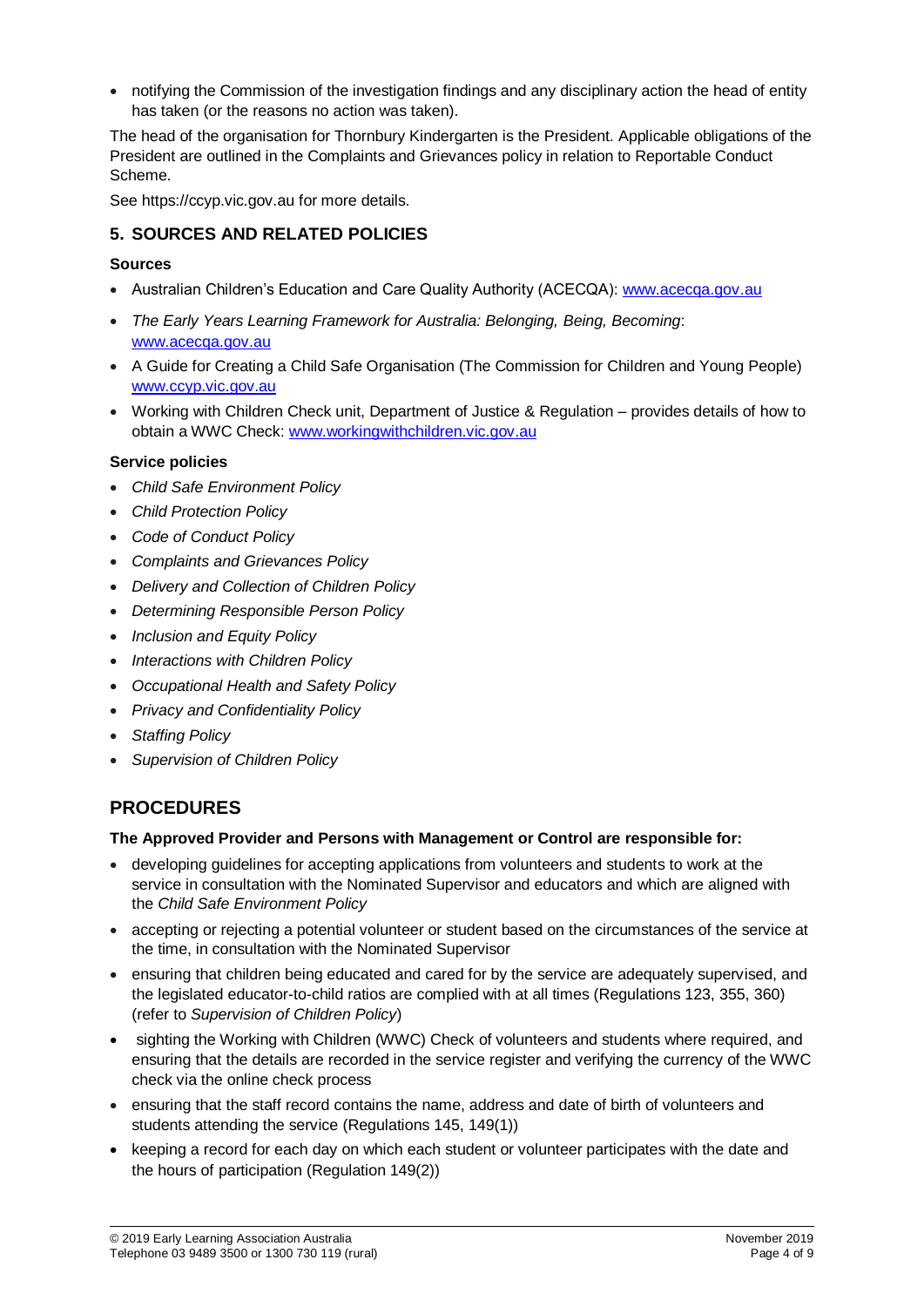- ensuring that volunteers, students and parents/guardians are adequately supervised at all times, and that the health, safety and wellbeing of children at the service is protected
- ensuring that volunteers, students and parents/guardians are not left with sole supervision of individual children or groups of children and that volunteers, students and parents/guardians remain in line of sight of a staff member all times
- ensuring that the Nominated Supervisor, educators and other staff, volunteers and students on placement at the service are not affected by alcohol or drugs (including prescription medication) that would impair their capacity to supervise or provide education and care to children (Regulation 83)
- ensuring that parents/guardians of a child attending the service can enter the service premises at any time that the child is being educated and cared for, except where this may pose a risk to the safety of children or staff, or conflict with any duty of the Approved Provider, Nominated Supervisor or educators under the law (Regulation 157)
- developing a range of strategies to enable and encourage the participation and involvement of parents/guardians at the service
- providing volunteers, students and parents/guardians with access to all service policies and procedures, and a copy of the *Education and Care Services National Regulations 2011*
- ensuring that volunteers, students and parents/guardians comply with the National Regulations and all service policies and procedures, including the *Code of Conduct Policy*, while attending the service
- developing an induction checklist for volunteers and students attending the service (refer to Attachment 1 – Sample induction checklist for volunteers and students) in consultation with the Nominated Supervisor and educators.

### **The Nominated Supervisor and Persons in Day to Day Charge are responsible for:**

- assisting the Approved Provider to develop guidelines for applications from volunteers and students to work at the service and which are aligned with the *Child Safe Environment Policy*
- assisting the Approved Provider with decisions in relation to accepting/rejecting a potential volunteer or student based on the circumstances of the service at the time
- ensuring that children being educated and cared for by the service are adequately supervised, and the legislated educator-to-child ratios are complied with at all times (Regulations 123, 355, 360) (refer to *Supervision of Children Policy*)
- ensuring that, where required, the WWC Check has been read and verified for currency prior to the volunteer/student's commencement at the service, and that details are included on the staff record
- ensuring that volunteers, students and parents/guardians are adequately supervised at all times when participating at the service, and that the health, safety and wellbeing of children at the service is protected
- ensuring that volunteers, students and parents/guardians are not left with sole supervision of individual children or groups of children and remain in line of sight of a staff member at all times
- ensuring that parents/guardians of a child attending the service can enter the service premises at any time that the child is being educated and cared for, except where this may pose a risk to the safety of children or staff, or conflict with any duty of the Approved Provider, Nominated Supervisor or educators under the law (Regulation 157)
- ensuring strategies are in place to enable and encourage the participation and involvement of parents/guardians at the service
- providing volunteers, students and parents/guardians with access to all service policies and procedures, and a copy of the *Education and Care Services National Regulations 2011*
- ensuring that volunteers, students and parents/guardians comply with the National Regulations and all service policies and procedures, including the *Code of Conduct Policy*, while attending the service
- assisting the Approved Provider to develop an induction checklist for volunteers and students at the service (refer to Attachment 1 – Sample induction checklist for volunteers and students)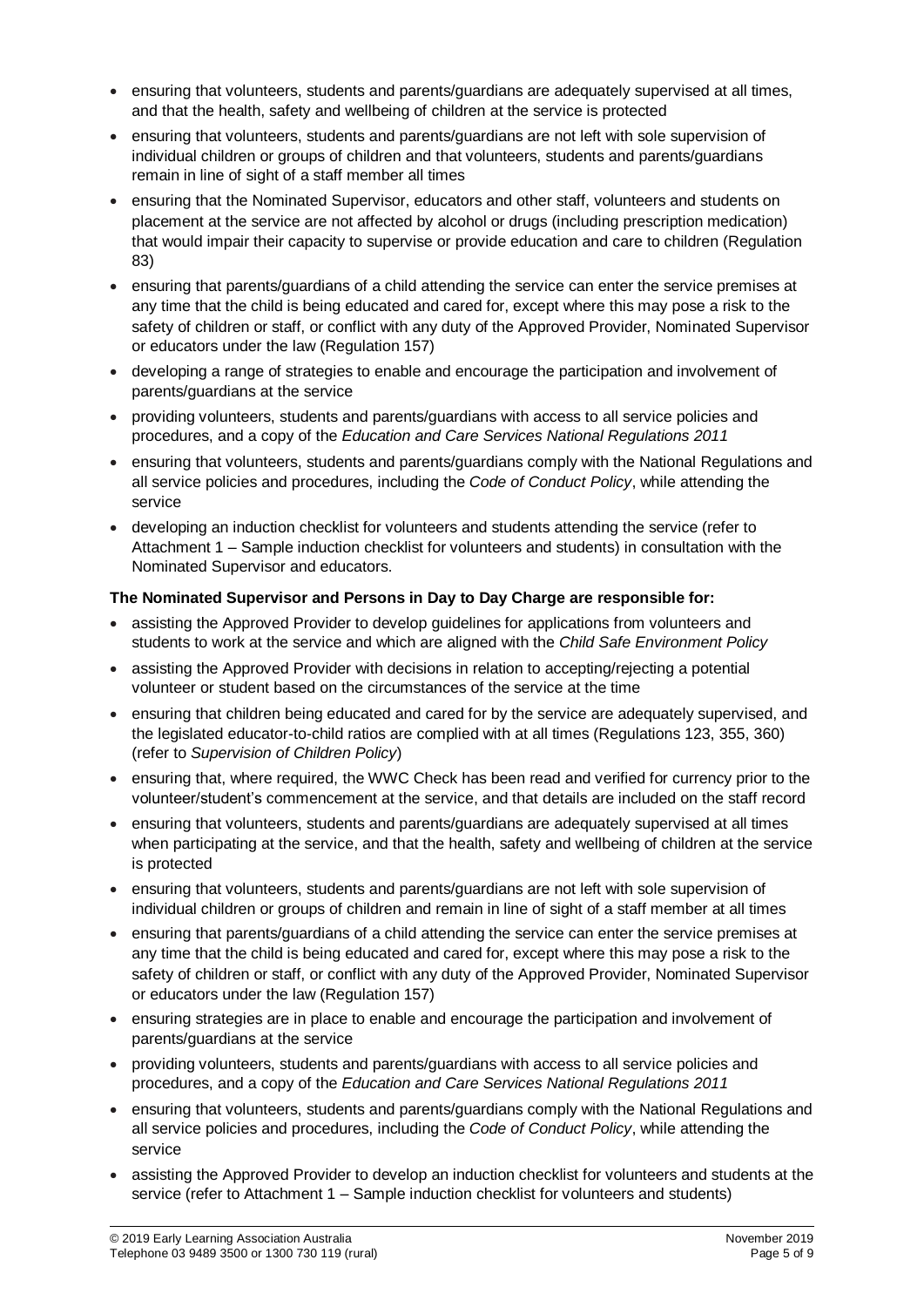ensuring that volunteers and students have completed the induction checklist (refer to Attachment 1) and have been provided with a copy of the staff handbook, if applicable.

#### **All other educators are responsible for:**

- assisting the Approved Provider and Nominated Supervisor to develop guidelines for applications from volunteers and students to participate at the service and are aligned with the *Child Safe Environment Policy*
- ensuring that children being educated and cared for by the service are adequately supervised, and the legislated educator-to-child ratios are complied with at all times (refer to *Supervision of Children Policy*)
- providing volunteers, students and parents/guardians with access to all service policies and procedures, and a copy of the *Education and Care Services National Regulations 2011*
- ensuring that volunteers, students and parents/guardians comply with the National Regulations and all service policies and procedures, including the *Code of Conduct Policy*, while attending the service
- ensuring that volunteers students and parents/guardians are adequately supervised at all times, and that the safety, health and wellbeing of children at the service is protected
- ensuring that volunteers, students and parents/guardians are not left with sole supervision of individual children or groups of children and remain in line of sight of a staff member at all times
- enabling parents/guardians of children attending the service access to the service premises at any time the child is being educated and cared for except where this poses a risk to the safety of children and/or staff
- encouraging the participation and involvement of parents/guardians at the service
- assisting the Approved Provider and Nominated Supervisor to develop an induction checklist for volunteers and students at the service (refer to Attachment 1 – Sample induction checklist for volunteers and students)
- assisting volunteers and students to understand the requirements of this policy and the expectations of the service
- notifying the head of the organisation (the President) where a staff member becomes aware of an incident involving a volunteer that constitutes Reportable Conduct.

#### **Volunteers and students, while at the service, are responsible for:**

- ensuring they have provided all details required to complete the staff record
- undertaking a WWC Check and presenting a current WWC Check card or other notification, as applicable
- understanding and acknowledging the requirement for confidentiality of all information relating to educators and families within the service (refer to *Privacy and Confidentiality Policy*)
- complying with the requirements of the *Education and Care Services National Regulations 2011* and with all service policies and procedures, including the *Code of Conduct Policy*, while at the service
- undertaking the induction process and completing the induction checklist (refer to Attachment 1) prior to commencement at the service
- following the directions of staff at the service at all times to ensure that the health, safety and wellbeing of children is protected.
- Read and signed acknowledgement of the Code of Conduct

#### **Parents/guardians are responsible for:**

- providing information for the staff record as required
- complying with the requirements of the *Education and Care Services National Regulations 2011* and with all service policies and procedures, including the *Code of Conduct Policy* and *Privacy and Confidentiality Policy* while attending the service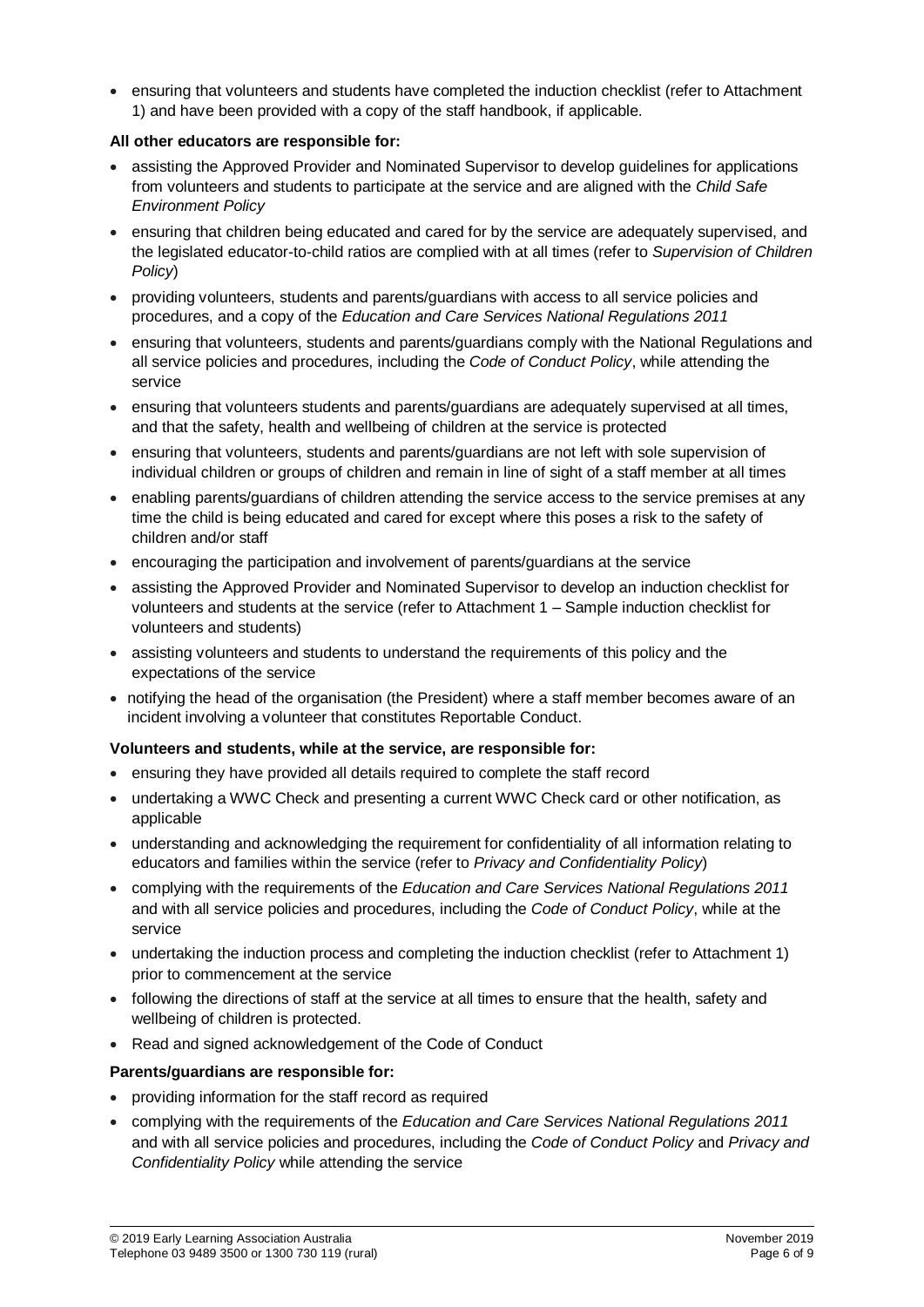- following the directions of staff at the service at all times to ensure that the health, safety and wellbeing of children is protected.
- Read and signed acknowledgement of the Code of Conduct

## **EVALUATION**

In order to assess whether the values and purposes of the policy have been achieved, the Approved Provider will:

- check staff records on a regular basis to ensure details of students, volunteers and where appropriate parents/guardians are maintained in line with all legislative requirements as outlined in the policy
- regularly seek feedback from everyone affected by the policy regarding its effectiveness
- monitor the implementation, compliance, complaints and incidents in relation to this policy
- keep the policy up to date with current legislation, research, policy and best practice
- revise the policy and procedures as part of the service's policy review cycle, or as required
- notify parents/guardians at least 14 days before making any changes to this policy or its procedures unless a lesser period is necessary because of a risk.

## **ATTACHMENTS**

Attachment 1: Sample induction checklist for volunteers and students

# **AUTHORISATION**

This policy was adopted by the Approved Provider of Thornbury Kindergarten on 12 November 2019

## **REVIEW DATE:** NOVEMBER 2022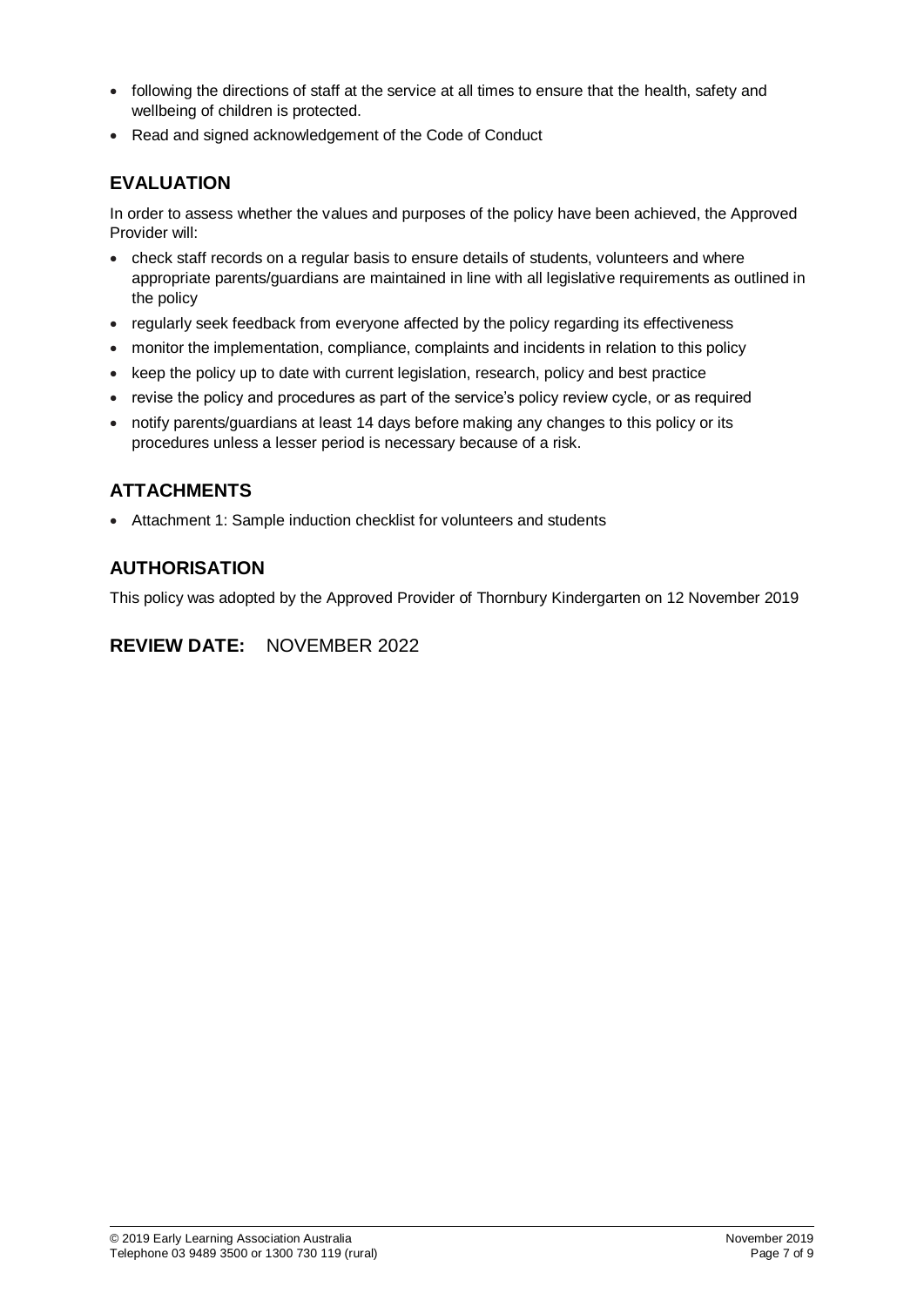# **ATTACHMENT 1 Sample induction checklist for volunteers and students**

Name: \_\_\_\_\_\_\_\_\_\_\_\_\_\_\_\_\_\_\_\_\_\_\_\_\_\_\_\_\_\_\_\_\_\_\_\_\_\_\_\_\_\_\_\_\_\_\_\_\_\_\_ Date: \_\_\_\_\_\_\_\_\_\_\_\_\_\_\_\_\_\_

To be completed by all volunteers and students participating at Thornbury Kindergarten and returned to the Nominated Supervisor prior to commencing at the service.

|                                                                                                                                                                                                          | <b>Please tick</b> |
|----------------------------------------------------------------------------------------------------------------------------------------------------------------------------------------------------------|--------------------|
| I have been given access to all the policies and procedures of Thornbury<br>Kindergarten                                                                                                                 |                    |
| I understand the content of service policies and procedures, including those<br>relating to:                                                                                                             |                    |
| • conduct while at the service (Code of Conduct Policy)                                                                                                                                                  |                    |
| • emergency, evacuation, fire and safety, including locations of fire<br>extinguishers and emergency exits (Emergency and Evacuation Policy)                                                             |                    |
| • accidents at the service (Incident, Injury, Trauma and Illness Policy)                                                                                                                                 |                    |
| • dealing with medical conditions (Dealing with Medical Conditions Policy,<br>Asthma Policy, Anaphylaxis Policy, Diabetes Policy, Epilepsy Policy and<br>Administration of Medication Policy)            |                    |
| • good hygiene practices (Hygiene Policy)                                                                                                                                                                |                    |
| • dealing with infectious diseases (Dealing with Infectious Diseases Policy)                                                                                                                             |                    |
| • first aid arrangements for children and adults, including the location of the<br>nearest first aid kit (Administration of First Aid Policy)                                                            |                    |
| • daily routines                                                                                                                                                                                         |                    |
| • the importance of OHS and following safe work practices (Occupational<br>Health and Safety Policy)                                                                                                     |                    |
| • interacting appropriately with children (Interactions with Children Policy)                                                                                                                            |                    |
| • reporting of serious incidents and notifiable incidents at the service (Incident,<br>Injury, Trauma and Illness Policy, Complaints and Grievances Policy and<br>Occupational Health and Safety Policy) |                    |
| • reporting hazards in the workplace (Occupational Health and Safety Policy)                                                                                                                             |                    |
| handling complaints and grievances (Complaints and Grievances Policy)<br>$\bullet$                                                                                                                       |                    |
| • child safety and wellbeing and child protection including how to respond to<br>concerns (Child Safe Environment Policy)                                                                                |                    |
| privacy and confidentiality of information (Privacy and Confidentiality Policy)                                                                                                                          |                    |